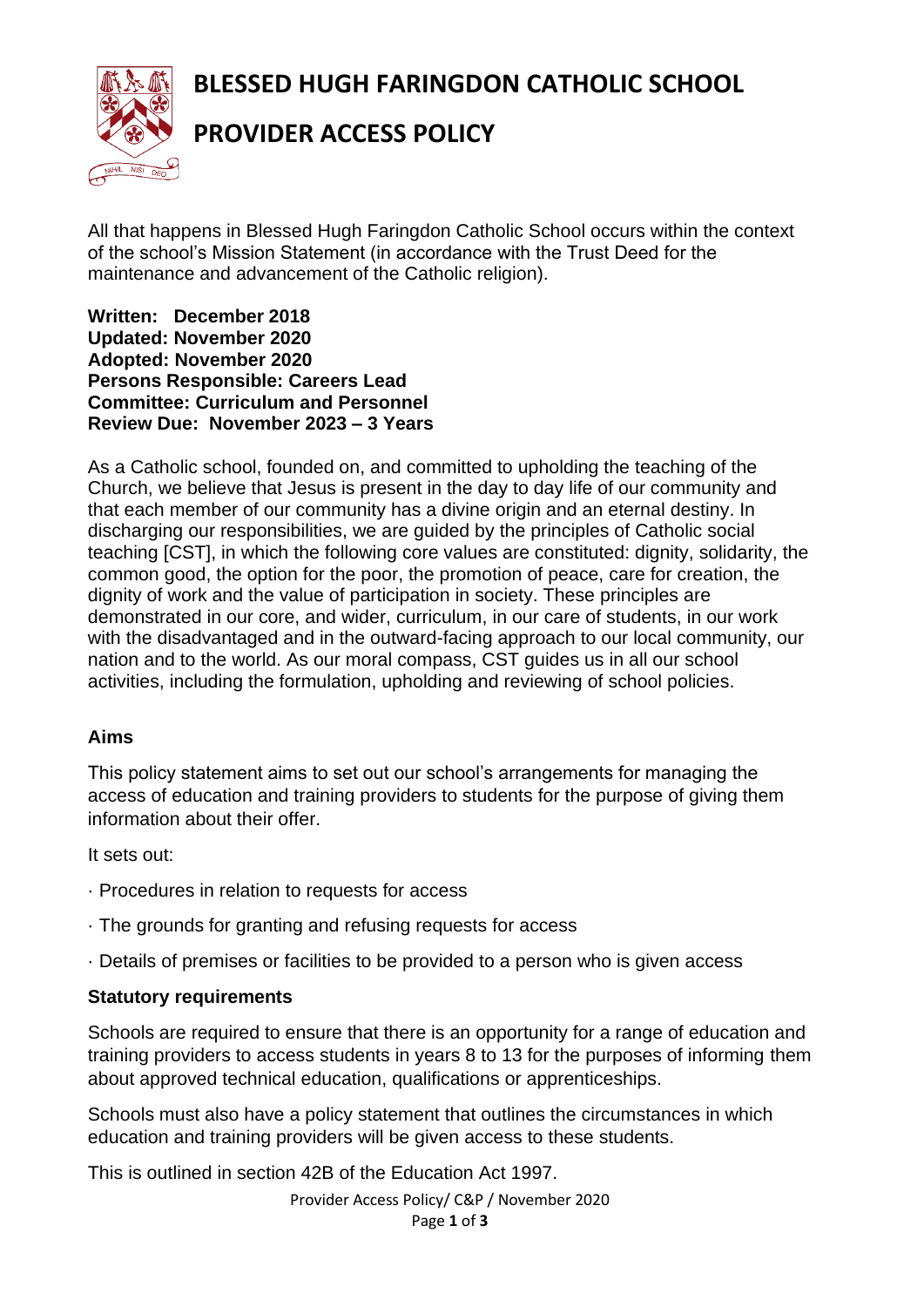This policy shows how our school complies with these requirements.

# **Student entitlement**

All students in years 8 to 13 at Blessed Hugh Faringdon are entitled to:

- Find out about technical education qualifications and apprenticeship opportunities, as part of our careers programme which provides information on the full range of education and training options available at each transition point
- Hear from a range of local providers about the opportunities they offer, including technical education and apprenticeships
- Understand how to make applications for the full range of academic and technical courses
- A curriculum with built in opportunities of subject level with meaningful encounter with the labour market

## **Management of provider access requests**

• A provider wishing to request access should contact Ms H Jordan, Assistant Head Teacher.

Telephone: 0118 9574730

Email: h.jordan@hughfaringdon.org

## **Opportunities for access**

• A number of events, integrated into our careers programme, will offer providers an opportunity to come into school to speak to students and/or their parents/carers:

Autumn term Spring term Summer term

- Year 8 PiXl Edge Town Planning Ignite Oxford Career Pilot University **Experience**
- Year 9 World Skills Show Spotlight on Careers Study Higher trips Ignite Oxford Career Pilot
- Year 10 Study Higher trips Scholars programme Work Experience preparation sessions Work Experience
- Year 11 Assembly on opportunities at 16 Whoop Impartial careers advice Post-16 evening taster sessions Apprenticeships – support with applications
- Year 12 Higher education (HE) fair Post-18 assembly apprenticeships Impartial careers advice Study Higher sessions Small group sessions: future education, training and employment options
- Year 13 HE and higher apprenticeship applications Assembly and small group opportunities - employability skills

Please speak to our IAG Lead to identify the most suitable opportunity for you.